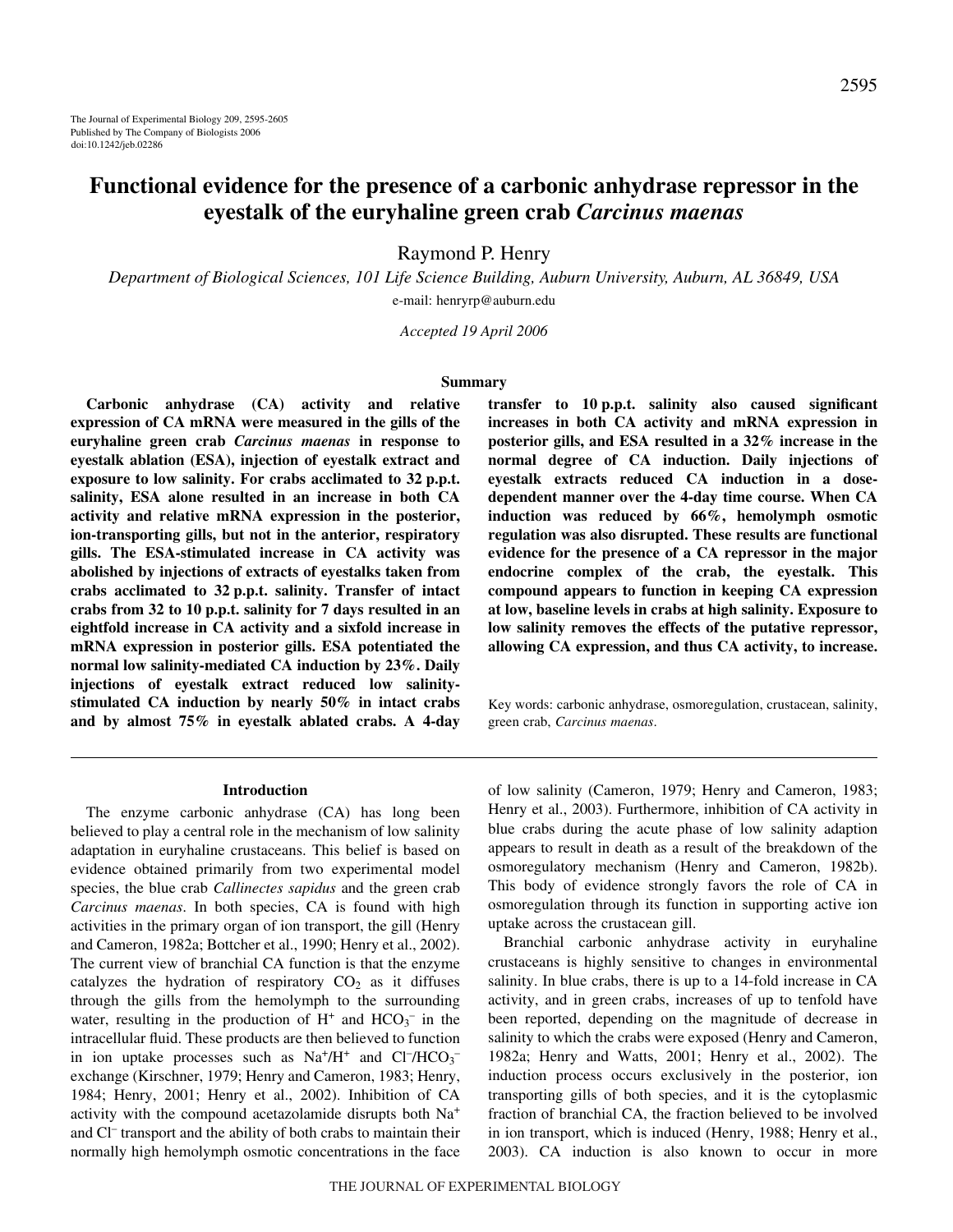# 2596 R. P. Henry

moderately euryhaline, weaker osmoregulators, such as *Callinectes similis* (Pillar et al., 1995) and in euryhaline freshwater crayfish (*Pacifastacus leniusculus*) (Wheatly and Henry, 1987; Henry and Wheatly, 1988), but not in stenohaline osmoconformers such as *Libinia emarginata* (Henry and Cameron, 1982a).

Early reports on the time course of CA induction after exposure to low salinity have been consistent with the hypothesis that the increase in CA activity was a result of the synthesis of new enzyme. CA induction in both the blue crab and the green crab has been reported to take on the order of 24–48 h to be initiated and 4–7 days to reach new acclimated levels, respectively (Henry and Cameron, 1982b; Henry and Watts, 2001; Henry et al., 2002). Changes in CA activity in other species (e.g. crayfish) are also known to occur over a period of days (Henry and Wheatly, 1988). Recently, CA induction in *C. maenas* was shown to be under transcriptional regulation: CA mRNA increased first, at 24 h after transfer to low salinity, followed by an initial increase in CA activity at 48–72 h post-transfer (Henry et al., 2003).

Preliminary new evidence also suggests that the CA induction process is under neuroendocrine regulation. Eyestalk ablation (ESA) resulted in an increase in CA activity in green crabs acclimated to high salinity even without transfer to low salinity (Henry et al., 2000). These results suggest that CA induction is under inhibitory control by a repressor compound found in the major endocrine organ of the crab, the eyestalk. Perhaps because CA has such a high turnover rate and is typically expressed in excess of what is physiologically needed (e.g. Henry, 2001), its regulation has never been systematically studied, especially in invertebrates. CA and its induction in the crustacean gill, however, represent an ideal system in which to study the regulation of environmentally mediated changes in gene expression. CA activity and expression can be measured in opposing gill pairs of the same individual; the changes are large and easily measured, and the anterior gills serve as a control in which neither activity nor expression change in response to salinity.

This report presents the first functional evidence for the presence of a CA repressor in the eyestalk of the green crab, based on classical endocrinological approaches of eyestalk ablation combined with injections of extracts from the eyestalk and exposure to low salinity.

#### **Materials and methods**

### *Collection and maintenance of animals*

Adult, intermolt green crabs *Carcinus maenas* L. were collected by hand from the intertidal zone of Frenchman's Bay, along the property of the Mount Desert Island Biological Laboratory (MDIBL), Salisbury Cove, ME, USA. Crabs were also obtained from the Marine Biological Laboratory (Woods Hole, MA, USA) and from Gulf of Maine Specimen Co. (Pembroke, ME, USA). Only males were used in the experiments. Green crabs were held at MDIBL in 400 liter fiberglass tanks equipped with filtered, running seawater

(32–33 p.p.t. salinity and  $11-12$ °C). Crabs were fed a combination of mussels and squid every other day but were starved for a minimum of 48 h prior to use in an experiment. Salinity was checked with a hand-held refractometer, and water quality was monitored by measuring nitrite concentrations of all holding tanks and experimental aquaria (Dry Tab, Mansfield, MA, USA).

## *Experimental protocol*

Green crabs  $(40-90 \text{ g})$  that were collected from 32 p.p.t. were held at that salinity for 1 week prior to experimentation. For the bulk of the salinity transfers, these crabs were either placed in 80 liter tanks with running seawater of 32 p.p.t. (controls) or transferred to 160 liter recirculating tanks (6–10 crabs per tank) of 10 p.p.t., thermostatted to  $12^{\circ}$ C, and also equipped with biological filters. Transfer to 10 p.p.t. salinity has been shown to cause an approximate eight- to tenfold induction in CA activity over a 7-day acclimation period (Henry et al., 2002). The time course of low salinity exposure for these experiments was between 4 and 7 days, the time periods that have been shown to be needed for initial and maximal CA induction, respectively, in green crabs (Henry et al., 2002). The crabs were transferred either as untreated (intact) controls, crabs subjected to eyestalk ablation (ESA), or intact or ESA crabs given daily injections of eyestalk extracts.

For the ESA procedure, crabs were chilled on ice for 10 min, and the eyestalks were cut at their base using a dissecting scissors. The crabs were kept on ice for another 10 min to allow the hemolymph to clot, and then they were transferred to the treatment salinity.

For salinity transfer experiments involving injections, three treatments were used: (1) intact controls (no injection), (2) sham injection (injection of filtered seawater), and (3) injection of eyestalk extract. The eyestalk extracts were prepared in the following manner. For a typical sample size of 6 crabs, 12 eyestalks were homogenized in cold, filtered  $(0.45 \mu m)$  seawater using a hand-held homogenizer and stainless steel generator (Omni TH115; Omni Instruments, Warrenton, VA, USA). The homogenate was centrifuged at 10 000  $g$  for 10 min at 4°C (Sorvall RC5-B, Wilmington, NE, USA), and  $400 \mu l$  of the supernatant was injected into the hemolymph of each crab. The injection was given through the arthroidial membrane at the base of the walking legs using a 22-gauge needle and 1 ml syringe. Green crabs were given one injection immediately upon transfer to low salinity and one injection daily through the remainder of the time course of the experiment. To avoid potential injury to one area, the injections were given at the base of a different leg each day. A separate set of green crabs was maintained at 32 p.p.t. salinity to serve as 'eyestalk donors'. After ESA, these crabs were returned to Frenchman's Bay. A 7-day experiment, involving daily injections, required the use of a large number of animals (e.g. treatment group of up to 10 crabs plus a donor group of 70). The 4-day experimental time course was validated in order to reduce animal use and increase the number of experiments able to be completed in the same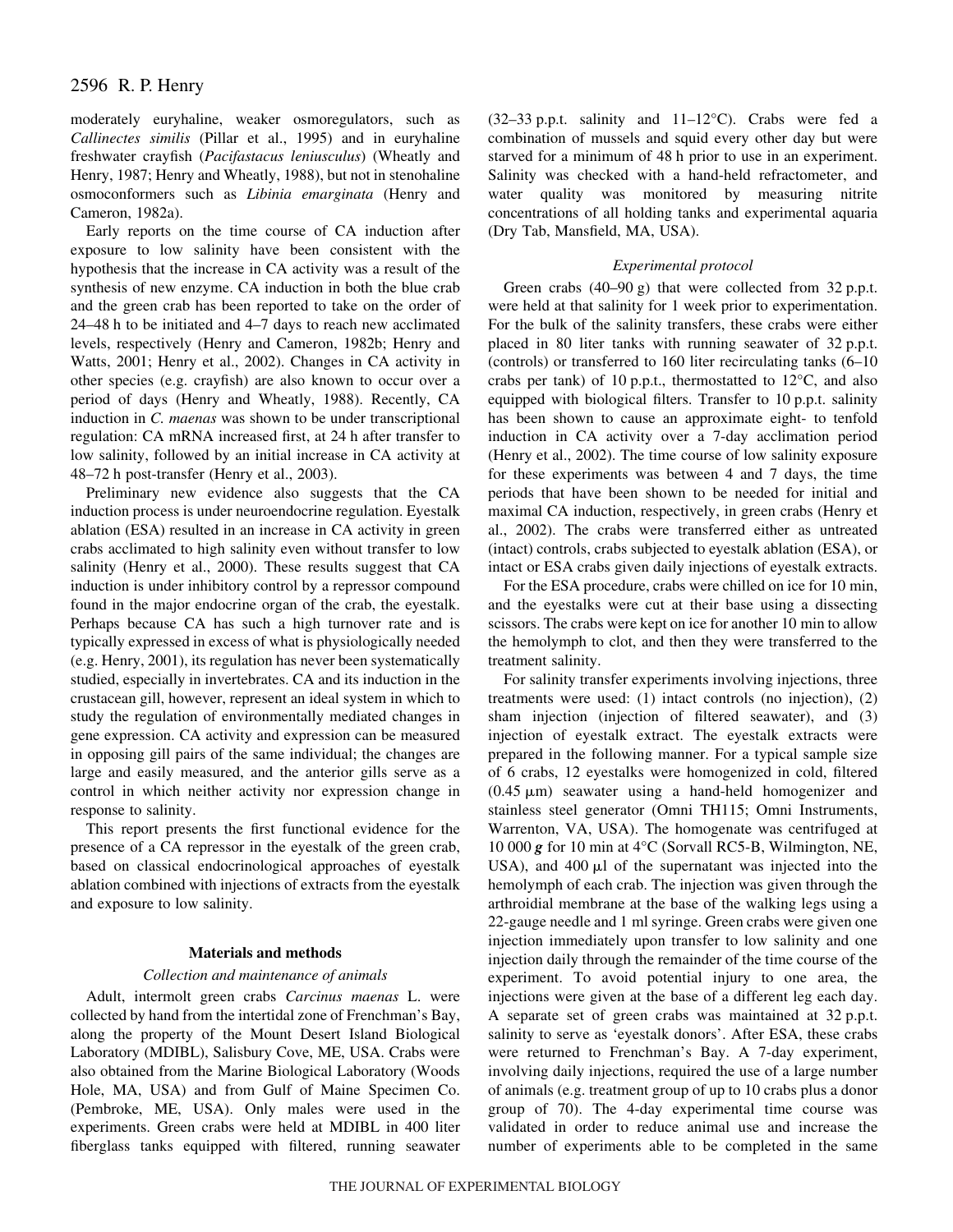amount of time, while still being able to show the same treatment effects as in the 7-day time course.

For experiments in which CA activity and CA mRNA expression were measured simultaneously in the same crab, the anterior and posterior gills from the right side of the crab were dissected out and used for total mRNA extraction and analysis, and gills from the left side of the same individual were assayed for CA activity.

For all crabs, at the end of the experiment, hemolymph samples were withdrawn from the infrabranchial sinus at the base of the walking legs, using a 22-gauge needle and 1 ml syringe, transferred to a 1.5 ml centrifuge tube, and stored at –20°C for analysis of osmotic and ionic concentrations.

Anterior gills (e.g. G4), which lack the CA induction response to low salinity exposure (e.g. Henry et al., 2003), were used as a non ion-transporting tissue control, and posterior (e.g. G8), ion-transporting gills were used as the experimental tissue. At the end of each experiment, crabs were immersed in crushed ice for 10 min, and both anterior and posterior gills were dissected out and placed in 5 volumes of cold  $(4^{\circ}C)$  homogenization/assay buffer  $(225 \text{ mmol } l^{-1})$ mannitol, 75 mmol  $l^{-1}$  sucrose, 10 mmol  $l^{-1}$  Trizma base, adjusted to pH=7.40 with 10% phosphoric acid). Crabs were killed *via* exsanguination.

### *Analytical procedures*

Carbonic anhydrase activity was measured electrometrically by the delta pH method (Henry, 1991). Anterior (G4) and posterior (G8) gills were homogenized in 5 volumes of cold buffer using an Omni 1000 or TH115 hand-held homogenizer (Omni Instruments) and then sonicated at  $25 \text{ W}$  for  $30 \text{ s}$ (Heat Systems Microsonicator, Farmingdale, NY, USA). Homogenates were centrifuged at 10 000  $\boldsymbol{g}$  for 20 min at 4°C (RC5-B, Sorvall Instruments, Wilmington, DE, USA), and the supernatant was assayed for CA activity. Briefly, 50-200 µl of supernatant was added to 6 ml of buffer in a thermostatted reaction vessel (4°C) and stirred rigorously. The reaction was started by the addition of  $CO<sub>2</sub>$ -saturated water, and the drop in pH (about 0.25 units) was monitored by micro pH and reference electrodes (World Precision Instruments, Sarasota, FL, USA) and a null-point pH meter. Protein concentration was also measured in the supernatant by Coomassie Brilliant Blue dye binding (Bio Rad Laboratories, Hercules, CA, USA), and CA activity was reported as  $\mu$ mol CO<sub>2</sub> mg protein<sup>-1</sup> min<sup>-1</sup>.

Total RNA from anterior and posterior gills was isolated under RNAse-free conditions by phenol–chloroform extraction (RNAgents, Promega, Madison, WI, USA). All dissecting equipment and homogenizers were cleaned with RNAse-zap (Ambion, Austin, TX, USA) and rinsed in RNAse-free water. RNA concentrations, purity and DNA contamination were monitored using a Bioanalyzer 2100 lab chip system (Agilent, Wilmington, DE, USA). Single stranded, complementary DNA was then produced from Poly-A mRNA in  $2 \mu g$  of total RNA by reverse transcription using Superscript II reverse transriptase (Invitrogen, Carlsbad, CA, USA) and oligo dT as primer.

Degenerate primers were designed, and nucleotide sequence for CA was obtained, exactly as previously described (Henry et al., 2003). Using nucleotide sequence data obtained in this manner (data not shown) plus existing sequence data (Henry et al., 2003), gene-specific primers were designed for *C. maenas* branchial CA using Primer Premiere software. These primers are as follows: 168F: 5' CGC TCA GTT CCA CTT CCA 3'; 398R: 5' ACA TCT CAG CAT CCG TCA 3'.

These primers were used to amplify the CA cDNA template for quantitative, real time PCR on a real-time PCR instrument (Stratagene MX 4000, Cedar Creek, TX, USA). The sample with the highest measured protein-specific CA activity was used to construct a standard curve consisting of amplification products generated from stepwise tenfold dilutions spanning four orders of magnitude  $(10^0$  to  $10^{-3})$ . Concentrations of amplified CA cDNA were calculated using the standard curve and were reported on the basis of relative amounts.

In most studies of changes in gene expression, a 'housekeeping' gene, such as actin, is used as a control. This approach depends on the control gene being expressed constituitively and being unresponsive to the experimental treatment. However, the ion transporting gills in euryhaline species (lower vertebrates and invertebrates) undergo complete molecular and ultrastructural remodeling in response to low salinity, including increases in membrane and cytoskeletal elements (e.g. Perry, 1997; Luquet et al., 2002; Evans et al., 2005), making traditional housekeeping genes inappropriate in these tissues.

The metabolic gene, arginine kinase (AK) was used instead of actin. AK activity in the gills of green crabs was shown not to change with salinity (Kotlyar et al., 2000); and AK mRNA expression, as measured with semi-quantitative PCR, was also shown to be insensitive to low salinity exposure in both *C. maenas* and a closely related species, the blue crab *Callinectes sapidus* (Towle et al., 2001; Henry et al., 2003). The primers used for AK real time PCR in this study were as follows (Towle et al., 2001): AKF51: GCTGAGTCTAAGAAGG-GATT; AKCALLR1: CCCAGGCTTGTCTTCTTGTCC. Real time PCR was performed, using Sybr green, on a Mini-Opticon (Bio Rad, Hercules, CA, USA).

Branchial AK activity in posterior gills of blue crabs is sensitive to low salinity, however, and initial evidence obtained from real time PCR indicates that AK mRNA expression in posterior gills increases substantially in response to low salinity (fivefold; L. Serrano and R.P.H., unpublished data). It is therefore possible that in some species the salinity response of the posterior gills is so extensive that a traditional housekeeping gene may not exist. So in addition to a control gene, a control tissue, anterior gill, a tissue in which the salinity response is absent, was also used to follow both CA activity and mRNA abundance. This was done for two reasons: (1) to show that a gill that lacks induction of CA activity also lacks changes in CA mRNA abundance, and (2) to validate the use of a tissue control for gene expression studies in cases where a traditional housekeeping gene may be absent.

Hemolymph samples were thawed on ice, sonicated, and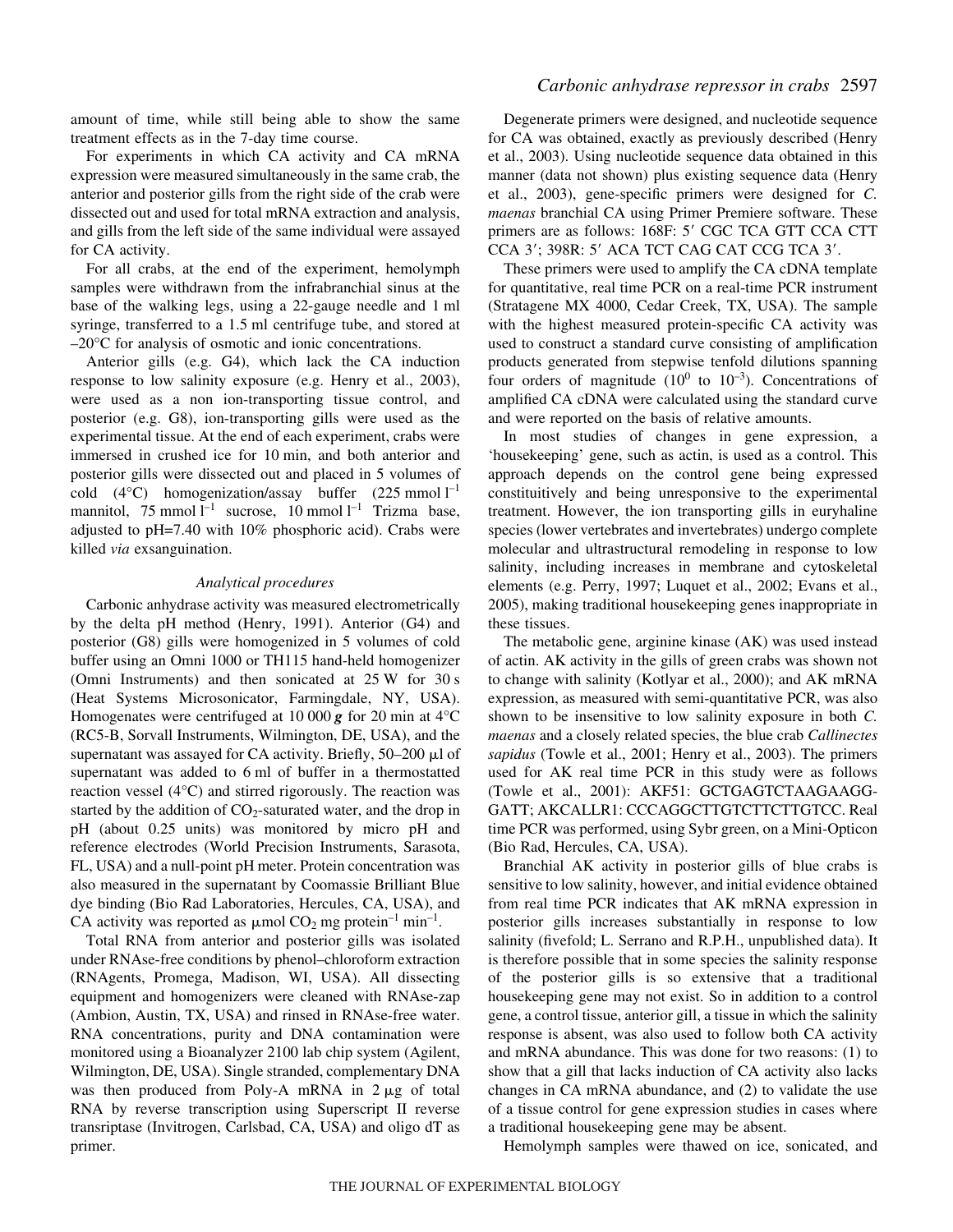centrifuged at  $14\ 000\ g$  for 1 min to separate out clot material. Osmolality was then measured on  $10 \mu l$  samples using a vapor pressure osmometer (Wescor 5100C, Logan, UT, USA).

#### *Statistical analysis*

Statistical analysis of the data was performed using Sigma Stat 2.0 (SPSS, Chicago, IL, USA) and plotted using Sigma Plot 2001.

#### **Results**

Branchial CA activity in *Carcinus maenas* acclimated to 32 p.p.t. salinity was uniformly low and not significantly different between anterior (G4) and posterior (G8) gills  $(P=0.15, t$ -test; Fig. 1A), a pattern that is typical of green crabs acclimated to high salinity and that has been reported numerous times in the past (Henry et al., 2002; Henry et al., 2003; Henry, 2005). For crabs acclimated to 32 p.p.t., eyestalk ablation resulted in more than a doubling of CA activity in the posterior gills (*P*<0.001, *t*-test) even in the absence of a low salinity stimulus. CA activity in anterior gills was not affected by ESA (P=0.93, *t*-test; Fig. 1A). A similar pattern was seen for CA mRNA expression, as measured by real time PCR.



Fig. 1. Carbonic anhydrase activity (A;  $\mu$ mol CO<sub>2</sub> mg protein<sup>-1</sup> min<sup>-1</sup>) and mRNA expression (B; relative amounts) in anterior (G4, black bars) and posterior (G8, gray bars) of green crabs acclimated to 32 p.p.t. salinity *vs* eyestalk ablated crabs at 32 p.p.t. for 7 days. Values are means ± s.e.m. (*N*=6–8). *T*=12°C. Asterisks indicate statistical differences in G8 from the 32 p.p.t. controls

Relative values of CA mRNA were not different in anterior *vs* posterior gills of 32 p.p.t.-acclimated crabs (*P*=0.79, *t*-test; Fig. 1B), but relative expression increased by over fourfold in G8 after 7 days following ESA. These results also confirm previous studies showing that CA activity is a reliable reporter assay for CA gene expression (Henry et al., 2003; Henry et al., 2006).

In a separate experiment, injection of eyestalk extract into green crabs that had been subjected to ESA abolished the increase in CA activity. Again, there was no difference between anterior and posterior gills for crabs acclimated to 32 p.p.t.  $(P=0.83, t-test; Fig. 2)$ . ESA alone resulted in an approximate 50% increase in CA activity in posterior gills (*P*<0.005, ANOVA and Tukey's *post hoc* comparison; Fig. 2). This increase was completely abolished by daily injections of extracts of eyestalks taken from crabs also acclimated to 32 p.p.t., as values from injected crabs were not significantly different from those of controls (*P*=0.10, Tukey's *post hoc* comparison). There was no difference in CA activity in G8 of sham-injected crabs *vs* controls (*P*=0.27, Tukey's *post hoc* comparison). Interestingly, while there was no difference in CA activity between G4 and G8 in 32 p.p.t.-acclimated crabs, there were slight but significant decreases in activity in G4 in both the sham-operated and eyestalk extract-injected crabs (*P*<0.01, Kruskall–Wallace ANOVA in ranks and Dunn's *post hoc* comparison).

Hemolymph osmolality in crabs acclimated to 32 p.p.t. was similar to that of ambient seawater and was not affected by any of the treatments (*P*=0.89, ANOVA, Table 1).

Transfer of green crabs from  $32$  to  $10$  p.p.t. salinity for a



Fig. 2. Carbonic anhydrase activity ( $\mu$ mol CO<sub>2</sub> mg protein<sup>-1</sup> min<sup>-1</sup>) in anterior (G4, black bars) and posterior (G8, gray bars) gills of green crabs acclimated to 32 p.p.t. 32, 32 p.p.t. acclimated controls; Sham, intact crabs injected daily with filtered seawater for 7 days; ESA, eyestalk ablated crabs assayed after 7 days; ESA-inj, eyestalk ablated crabs injected daily with eyestalk extract and assayed after 7 days. Values are means  $\pm$  s.e.m. ( $N=6$ –10).  $T=12$ °C. Asterisks indicate statistical differences at *P<*0.05 in G4 and G8 *vs* the corresponding gill in the 32 p.p.t. controls.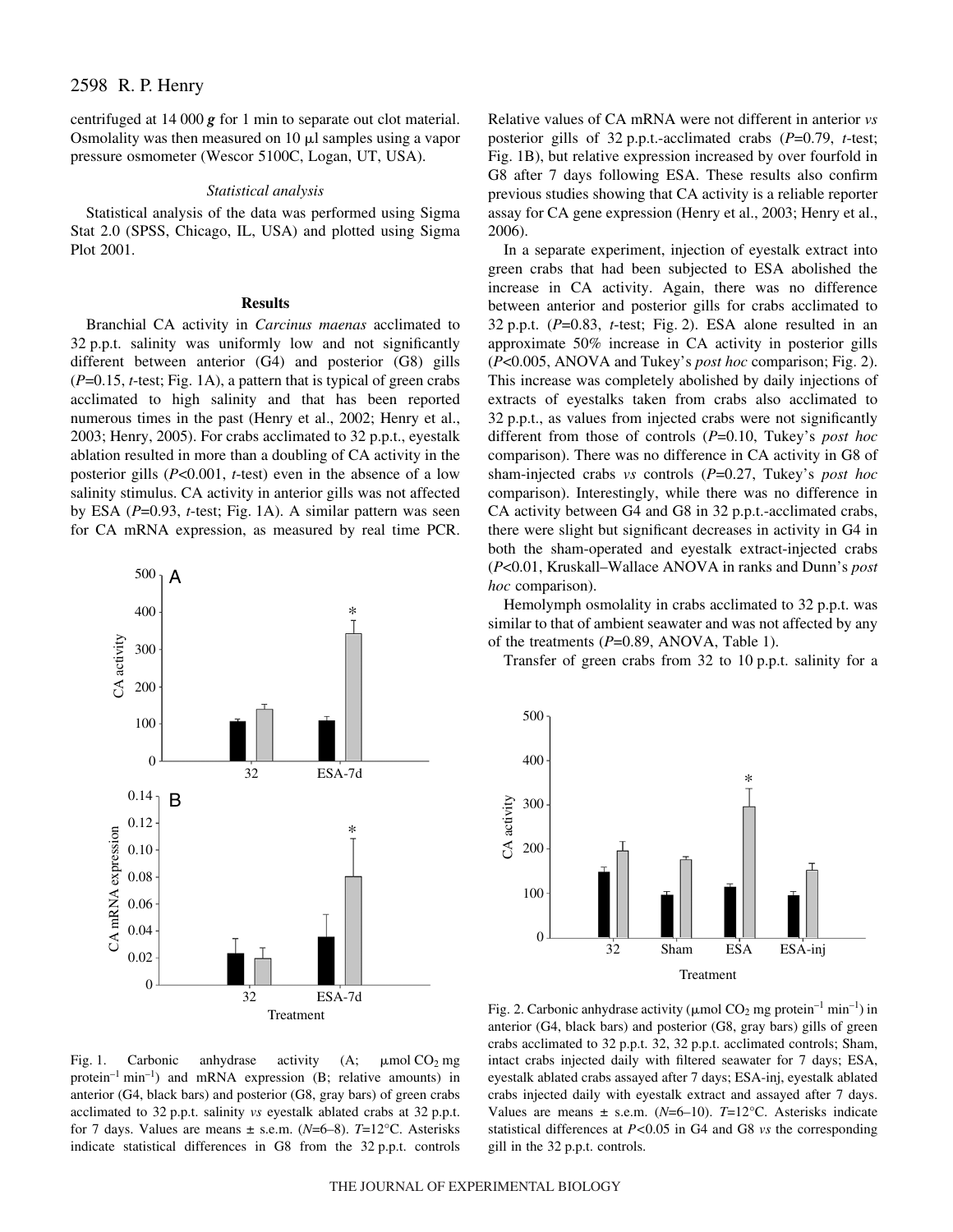Table 1. Hemolymph osmotic concentration in green crabs *acclimated to 32·p.p.t. salinity and given various treatments* 

| Hemolymph osmotic concentration (mOsm kg $H_2O^{-1}$ ) |               |                |               |  |  |
|--------------------------------------------------------|---------------|----------------|---------------|--|--|
| 32 accl                                                | 32 sham-inj   | 32 ESA         | 32ESA-inj     |  |  |
| 936±6(10)                                              | $927\pm8(10)$ | $924\pm 6(10)$ | $918\pm8(10)$ |  |  |

Green crabs were acclimated to 32 p.p.t. (922 $\pm$ 3 mOsm kg H<sub>2</sub>O<sup>-1</sup>, *N*=3) and given various treatments over a 7-day period. 32 accl, controls; sham-inj, crabs injections daily with 400 µl of filtered seawater; ESA, eyestalk ablated crabs; ESA-inj, ESA crabs given daily injections of 400 µl of eyestalk extracts from crabs acclimated to 32 p.p.t.

period of 7 days resulted in a greater than tenfold increase in CA activity in posterior gills (*P*<0.001, *t*-test; Fig. 3A). This was accompanied by an approximate sixfold increase in mRNA expression, again only in the posterior gill (*P*<0.001, *t*-test). For both CA activity and mRNA expression, there were no significant differences between values for anterior *vs* posterior gills in crabs acclimated to  $32$  p.p.t. ( $P=0.19$  and



Fig. 3. Carbonic anhydrase activity (A;  $\mu$ mol CO<sub>2</sub> mg protein<sup>-1</sup> min<sup>-1</sup>) and mRNA expression (B; relative amounts) in anterior (G4, black bars) and posterior (G8, gray bars) gills of green crabs acclimated to  $32$  p.p.t.  $(32)$  and transferred to  $10$  p.p.t. for  $7$  days (10-7days). Values are means ± s.e.m. (*N*=6). *T*=12°C. Asterisks indicate statistical differences in G8 from the 32 p.p.t. controls at *P<*0.05.

0.77, *t*-test, for activity and mRNA, respectively) or for anterior gills in crabs acclimated to 32 p.p.t. *vs* those transferred to 10 p.p.t. for 7 days ( $P=0.90$  and 0.80, *t*-test, for activity and expression, respectively; Fig. 3A,B).

When intact crabs were transferred from  $32$  to  $10$  p.p.t., there was a large increase in CA activity in the posterior gills which was inhibited by daily injections of eyestalk extract (*P*<0.001, ANOVA and Tukey's *post hoc* comparison; Fig. 4). In this group of crabs, transfer to  $10$  p.p.t. for  $7$  days resulted in an eightfold increase in CA activity in the posterior gills (Fig. 4). There was no significant difference between CA activity in posterior gills of intact *vs* sham-injected crabs (*P*=0.38, Tukey's *post hoc* comparison). However, a daily injection of extract from eyestalks taken from green crabs acclimated to 32 p.p.t. reduced normal CA induction by  $60\%$ (*P*<0.001, Tukey's *post hoc* comparison; Fig. 4). The inhibition was not complete, however, as the CA activity in the posterior gills of the injected crabs was still significantly higher (threefold) than that in the  $32$  p.p.t. acclimated controls (*P*=0.003, Tukey's *post hoc* comparison). In this experiment, while there was no difference between CA activity in anterior *vs* posterior gills in crabs acclimated to 32 p.p.t., there were significant differences among anterior gills as a result of the different experimental treatments (*P*<0.001, ANOVA). Intact crabs transferred to 10 p.p.t. for 7 days, and crabs given daily injections of eyestalk extract both had slightly but significantly lower CA activity in the anterior gills *vs* the 32 p.p.t. controls (*P<0.05*, Tukey's *post hoc* comparison; Fig. 4). This pattern has been reported previously for anterior gills of *C. maenas*



Fig. 4. Carbonic anhydrase activity ( $\mu$ mol CO<sub>2</sub> mg protein<sup>-1</sup> min<sup>-1</sup>) in anterior (G4, black bars) and posterior (G8, gray bars) gills of green crabs acclimated to 32 p.p.t. and transferred to 10 p.p.t. 32, 32 p.p.t. acclimated controls; 10 intact, intact crabs transferred to 10 p.p.t. for 7 days; 10 sham, intact crabs transferred to 10 p.p.t. and given daily injections of filtered seawater; 10 inj, intact crabs transferred to 10 p.p.t. and given daily injections of eyestalk extract taken from 'donor' crabs acclimated to  $32$  p.p.t. Values are means  $\pm$  s.e.m. (*N*=6–9). *T*=12°C. Asterisks indicate statistical differences in G4 vs 32 p.p.t. controls; different letters indicate statistical differences in G8 across treatments at *P<*0.05.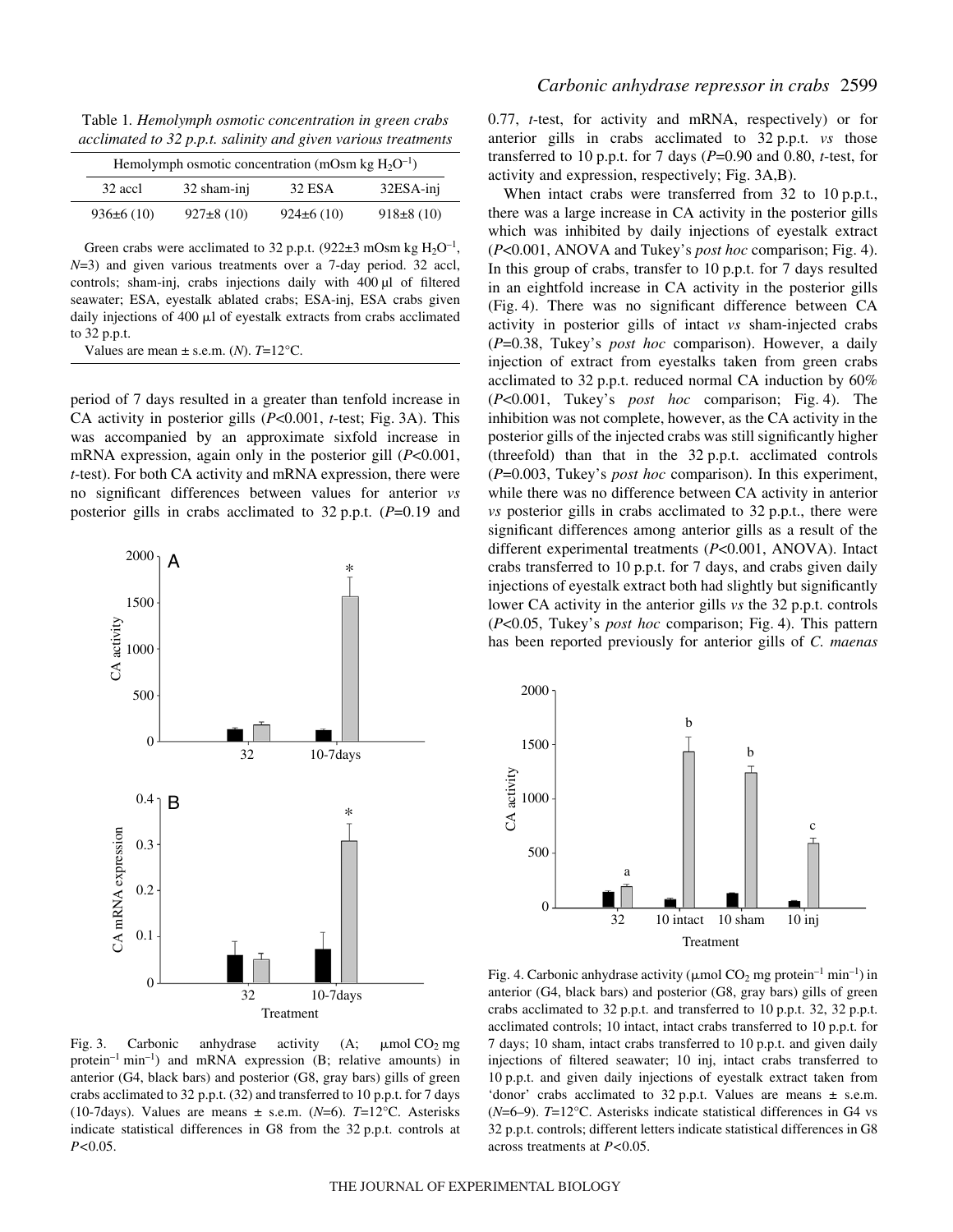

Fig. 5. Carbonic anhydrase activity ( $\mu$ mol CO<sub>2</sub> mg protein<sup>-1</sup> min<sup>-1</sup>) in anterior (G4, black bars) and posterior (G8, gray bars) gills of green crabs acclimated to 32 p.p.t. and transferred to 10 p.p.t. for 7 days. 32, 32 p.p.t. acclimated controls; 10 intact, intact crabs transferred to 10 p.p.t. for 7 days; 10 ESA, eyestalk ablated crabs transferred to 10 p.p.t. and assayed after 7 days; 10 ESAinj, eyestalk ablated crabs transferred to 10 p.p.t. and given daily injections of eyestalk extract taken from 'donor' crabs acclimated to 32 p.p.t. Values are means  $\pm$ s.e.m. (*N*=6–9). *T*=12°C. Different letters indicate statistical differences at *P<*0.05 in G8 across treatments.

(Henry et al., 2003; Henry, 2005), but there has never been an increase in CA activity, as a result of low salinity exposure, in anterior gills.

A similar pattern of CA induction and inhibition was seen for eyestalk ablated crabs either transferred from 32 to 10 p.p.t. without any further treatment or given daily injections of eyestalk extract from high salinity-adapted crabs. For this group of crabs, there were no significant differences in CA activity among anterior gills across treatments (*P*=0.13, ANOVA, Fig. 5), and there was no significant difference between G4 and G8 for crabs acclimated to  $32$  p.p.t. ( $P=0.93$ , *t*-test). In posterior gills, however, the treatments produced highly significant changes in CA activity (*P*<0.001, ANOVA; Fig. 5). Transfer from 32 to 10 p.p.t. for 7 days produced the typically large (ninefold) induction of CA activity (*P*<0.001, ANOVA and Tukey's *post hoc* comparison; Fig. 5). Eyestalk ablation prior to transfer enhanced the effect of low salinity by 23%. Daily injections of eyestalk extract (again, from crabs acclimated to 32 p.p.t.) into eyestalk ablated crabs reduced the level of CA induction by nearly 75% (*P*<0.001, Tukey's *post hoc* comparison). This value  $(396\pm133 \mu \text{mol})$  CO<sub>2</sub> mg protein<sup>-1</sup> min<sup>-1</sup>) was still significantly higher than that for CA activity in G8 in the  $32$  p.p.t. acclimated controls (139 $\pm$ 16  $\mu$ mol CO<sub>2</sub> mg protein<sup>-1</sup> min<sup>-1</sup>; *P*=0.012, Tukey's *post hoc* comparison; Fig. 5).

Eyestalk ablation, either by itself or combined with injections of eyestalk extract, resulted in less than 5% mortality in green crabs.

Hemolymph osmolality was slightly but not significantly

Table*·*2*. Hemolymph osmotic concentration in green crabs acclimated to 32·p.p.t. salinity and transferred to 10·p.p.t. for 7 days*

|         | Hemolymph osmotic concentration (mOsm kg $H_2O^{-1}$ ) |                                                                         |  |                             |  |  |  |
|---------|--------------------------------------------------------|-------------------------------------------------------------------------|--|-----------------------------|--|--|--|
| 32 accl |                                                        | 32-10 intact 32-10 ESA                                                  |  | $32-10$ inj $32-10$ ESA-inj |  |  |  |
|         |                                                        | 928±12 (8) $639\pm78$ (8) $616\pm18$ (10) $624\pm33$ (8) $643\pm24$ (8) |  |                             |  |  |  |

Green crabs were acclimated to 32 p.p.t. salinity (920 $\pm$ 8 mOsm kg H<sub>2</sub>O<sup>-1</sup>, *N*=3) and transferred to 10 p.p.t.  $(307\pm12 \text{ mOsm kg H}_2\text{O}^{-1}, N=6)$  for 7 days. 32 accl, control crabs;  $32-10$  intact, crabs transferred to  $10$  p.p.t. with no other treatment; 32-10 ESA: crabs subjected to eyestalk ablation and transferred to 10 p.p.t.; 32-10 inj: intact crabs transferred to 10 p.p.t. and given daily injections of eyestalk extracts; 32-10 ESA-inj: eyestalk ablated crabs transferred to 10 p.p.t. and given daily injections of eyestalk extracts.

Values are mean  $\pm$  s.e.m. (*N*). *T*=12°C.

higher than ambient seawater in crabs acclimated to 32 p.p.t. After 7 days exposure to 10 p.p.t. salinity (307 mOsm  $kg^{-1}$ ), hemolymph values in intact crabs were significantly higher by about 300 mOsm ( $P<0.001$ , *t*-test, Table 2). These values were not affected by either ESA, a single daily injection of eyestalk extract, or a combination of both treatments (*P*=0.79, ANOVA, Table 2).

As mentioned previously, a 7-day time course requires the use of a high number of animals, especially for experiments involving daily injections from groups of 'donor' crabs. Because of this, CA activity and mRNA expression were measured after a 4-day time course in order to determine if the degree of CA induction was large enough, and the degree of subsequent inhibition of CA induction was great enough to be accurately measured by the electrometric pH assay to be used in these experiments. A 4-day exposure to  $10$  p.p.t. resulted in a 4.5-fold increase in CA activity in posterior gills (*P*<0.001, Mann–Whitney rank sum test; Fig. 6A) but caused no change in activity in anterior gills (*P*=0.86, Mann–Whitney). The same pattern was seen for CA mRNA expression. There was no difference between anterior and posterior gills in crabs acclimated to 32 p.p.t.  $(P=0.77, \text{Mann}-\text{Whitney}, \text{Fig. 6B})$ , and there was also no difference between anterior gills after 4 days exposure to 10 p.p.t.  $(P=0.68, \text{ Mann}-\text{Whitney})$ . There was, however, a large (15-fold) increase in CA mRNA expression in posterior gills in response to a 4-day transfer to  $10$  p.p.t.  $(P=0.016,$  Mann–Whitney, Fig.  $6B$ ). The increase in CA activity was, as expected, smaller than that seen after 7 days (Fig. 3A *vs* Fig. 6A), but interestingly, the increase in CA mRNA expression was more than twice as large at 4 *vs* 7 days post-transfer (Fig. 3B *vs* Fig. 6B).

Eyestalk ablation also caused a significant increase in CA activity in posterior gills over that seen in intact crabs, after a 4-day transfer to 10 p.p.t. For intact crabs, there was a fivefold increase in CA activity in G8 at 4 days post-transfer, and ESA potentiated this increase by 32% (*P*=0.02, Kruskall–Wallace ANOVA in ranks and Dunn's *post hoc* comparison, Fig. 7).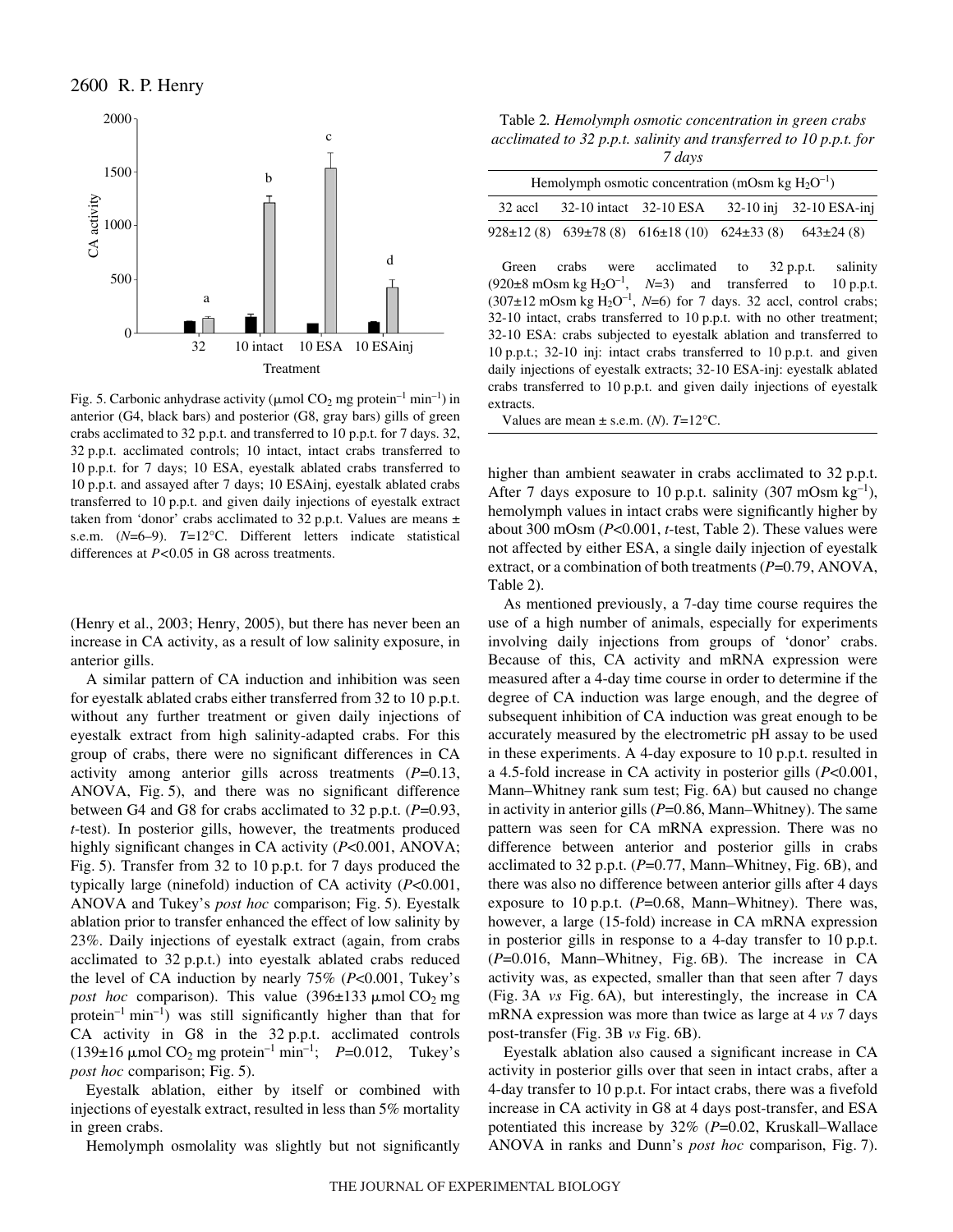

Fig. 6. Carbonic anhydrase activity (A;  $\mu$ mol CO<sub>2</sub> mg protein<sup>-1</sup>  $min^{-1}$ ) and mRNA expression (B; relative amounts) in anterior (G4, black bars) and posterior (G8, gray bars) gills of green crabs acclimated to 32 p.p.t. and transferred to 10 p.p.t. for 4 days. Values are means ± s.e.m. (*N*=6). *T*=12°C. Asterisks indicate statistical differences in G8 at *P<*0.05.



Fig. 7. Carbonic anhydrase activity ( $\mu$ mol CO<sub>2</sub> mg protein<sup>-1</sup> min<sup>-1</sup>) in anterior (G4, black bars) and posterior (G8, gray bars) of green crabs acclimated to 32 p.p.t. and transferred to 10 p.p.t. for 4 days. 32, 32 p.p.t. acclimated controls; 10-4days, intact crabs assayed after 4 days at 10 p.p.t.; 10-4daysESA, eyestalk ablated crabs assayed after 4 days at 10 p.p.t.. Values are means  $\pm$  s.e.m. ( $N=6$ ).  $T=12^{\circ}$ C. Different letters indicate statistical differences in G8 at *P<*0.05 across treatments.



Fig. 8. Carbonic anhydrase activity ( $\mu$ mol CO<sub>2</sub> mg protein<sup>-1</sup> min<sup>-1</sup>) in anterior (G4, black bars) and posterior (G8, gray bars) of green crabs acclimated to  $32$  p.p.t. and transferred to  $10$  p.p.t. for 4 days.  $32$ , 32 p.p.t. acclimated controls; 10-4days, intact crabs assayed after 4 days at 10 p.p.t.; 10 inj1x, intact crabs given a once daily injection of eyestalk extract from 'donor' crabs acclimated to 32 p.p.t.; 10 inj2x, intact crabs given twice-daily injections of eyestalk extract from 'donor' crabs acclimated to 32 p.p.t. Values are means  $\pm$  s.e.m. (*N*=6-7). *T*=12°C. Asterisk indicates statistical difference at the 0.05 level of significance in G4 from 32 p.p.t. control. Different letters indicate statistical differences at *P<*0.05 in G8 across treatments.

There were no significant differences in CA activity among anterior gills across treatments (*P*=0.73, ANOVA).

A 4-day transfer experiment was also sufficient to show significant inhibitory effects of daily injections of eyestalk extracts into intact crabs. In posterior gills, there was a fourfold increase in CA activity after 4 days in 10 p.p.t.  $(P<0.001$ , ANOVA and Tukey's *post hoc* comparison, Fig. 8). This level of CA induction was reduced 40% (*P*<0.001, Tukey's *post hoc* comparison) by a single daily injection of eyestalk extract taken from crabs acclimated to 32 p.p.t. Eyestalk extract appeared to inhibit CA induction in a dose-dependent manner, as two injections of extract, given daily, reduced normal CA induction by  $66\%$  (Fig. 8). Even so, CA activity after twice daily injections remained slightly but significantly higher than that in 32 p.p.t. acclimated control crabs  $(P<0.05$ , Tukey, Fig. 8). In this experiment, there were also statistically significant differences among anterior gills (*P*<0.01, ANOVA), but this was due entirely to a significant reduction in CA activity in G4 in the group that received two daily injections of eyestalk extract (*P*<0.01, Tukey's *post hoc* comparison).

For both the 4-day and 7-day transfers to low salinity, the relative abundance of  $AK$  mRNA did not change (Fig. 9). There was no difference in AK mRNA levels between anterior and posterior gills in crabs acclimated to 32 p.p.t.  $(P=0.87, t$ test), and there were no differences either among anterior (*P*=0.66, ANOVA) or posterior (*P*=0.72, ANOVA) gills at either 4 or 7 days post-transfer to 15 p.p.t. salinity.

Hemolymph osmolality values for green crabs in the 4-day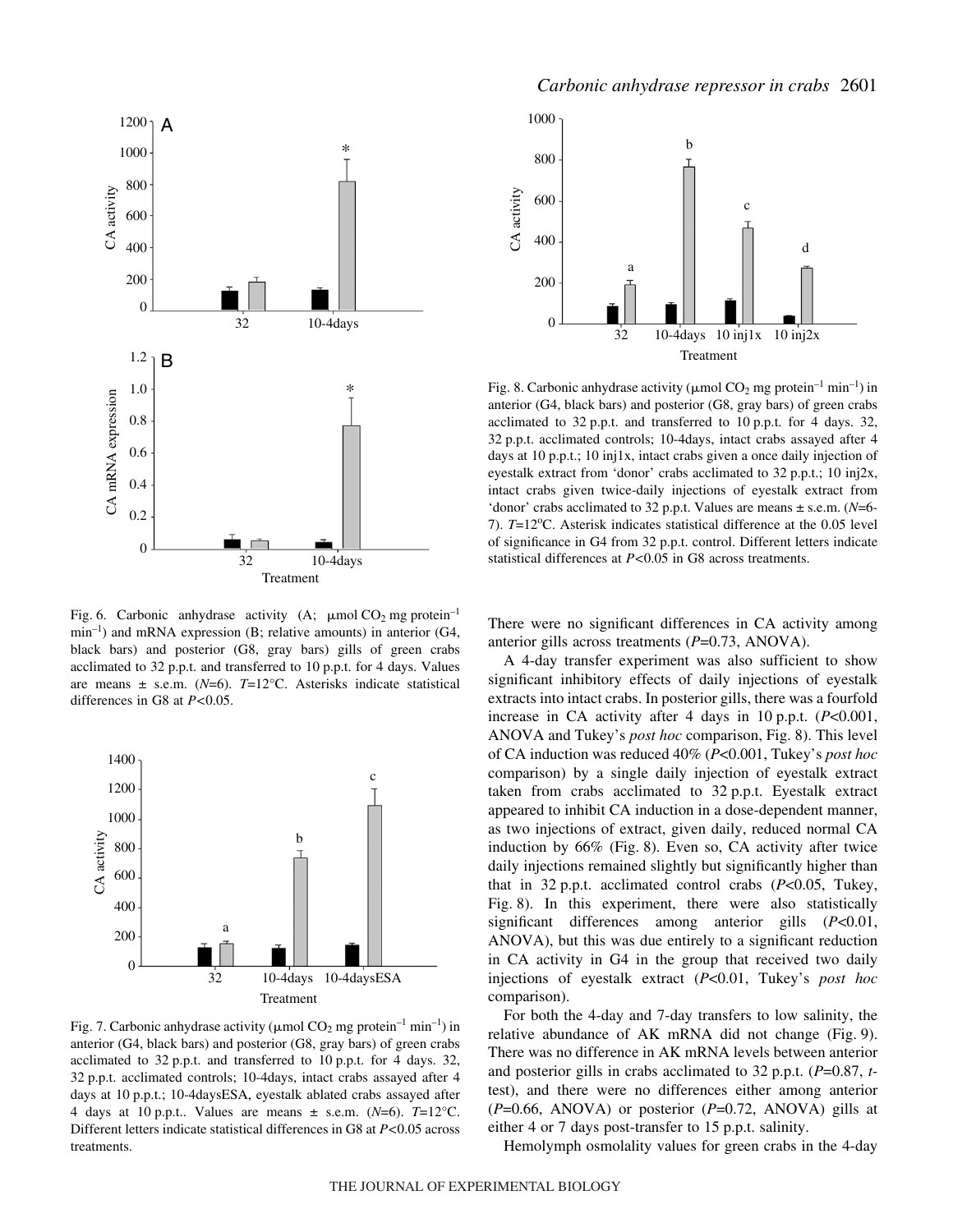

Fig. 9. Arginine kinase mRNA expression (relative amounts) in anterior (G4, black bars) and posterior (G8, gray bars) gills of green crabs acclimated to  $32$  p.p.t. and transferred to  $10$  p.p.t. salinity for either 4 (10-4days) or 7 days (11-7days). Values are means  $\pm$  s.e.m. (*N*=5–6). *T*=12°C.

transfer experiments showed a similar pattern to values from the 7 day transfers: osmolality was slightly higher than ambient at 32 p.p.t. and significantly higher after 4 days exposure to 10 p.p.t. (*P<*0.001, ANOVA; Table 3). The hemolymphmedium difference was also approximately 300 mOsm; and there were no significant differences among intact crabs, eyestalk ablated crabs, or intact crabs given a single daily injection of eyestalk extract (*P*>0.05, Dunn's *post hoc* comparison; Table 3). However, for crabs given two injections of eyestalk extract per day, hemolymph osmolality was 65 mOsm kg  $H_2O^{-1}$  lower than for intact crabs (*P<*0.05, Dunn's *post hoc* comparison; Table 3).

# **Discussion**

The results presented here on quantitative changes in CA mRNA expression confirm and expand an earlier study (based on semi-quantitative PCR) reporting that CA induction, in response to low salinity exposure, is under transcriptional regulation (Henry et al., 2003). Semi-quantitative PCR was able to detect an estimated 2.5-fold increase in CA mRNA in posterior gills of green crabs transferred from 32 to 10 p.p.t. salinity for 4 days, which was much less than the corresponding fourfold increase in CA activity over the same time period, and less still than the eight- to tenfold increases in CA activity that occur after 7 days, when acclimation is complete (Henry et al., 2002) (Fig. 3A). Results presented here from real time PCR showed a 15-fold increase in CA mRNA expression after 4 days in low salinity, compared to a 4.5-fold increase in CA activity. This level of mRNA induction is, however, very close to that for acclimated levels of CA activity. These results show that the increase in CA gene activation is much larger than originally believed and is also very similar in magnitude to the induction of CA activity.

In a more detailed study (Henry et al., 2006), increases in

Table*·*3*. Hemolymph osmotic concentration in green crabs acclimated to 32·p.p.t. salinity and transferred to 10·p.p.t. for 4 days*

| Hemolymph osmotic concentration (mOsm kg $H_2O^{-1}$ ) |                                 |                             |                                                  |               |  |  |
|--------------------------------------------------------|---------------------------------|-----------------------------|--------------------------------------------------|---------------|--|--|
| 32 accl                                                |                                 |                             | 32-10 intact 32-10 ESA 32-10 inj-1x 32-10 inj-2x |               |  |  |
|                                                        | $931 \pm 11(8)$ 649 $\pm 15(9)$ | $665\pm21(7)$ $623\pm17(8)$ |                                                  | $584\pm33(6)$ |  |  |

Green crabs were acclimated to 32 p.p.t. (920 $\pm$ 9 mOsm kg H<sub>2</sub>O<sup>-1</sup>, *N*=3) and transferred to 10 p.p.t. (302 $\pm$ 6 mOsm kg H<sub>2</sub>O<sup>-1</sup>, *N*=6) for 4 days. 32 acc, 32 p.p.t. acclimated controls; 32-10 intact, crabs transferred to 10 p.p.t. with no other treatment; 32-10 ESA, eyestalk ablated crabs transferred to  $10$  p.p.t.; 32-10 inj-1x, intact crabs transferred to 10 p.p.t. and given one injection per day of eyestalk extract;  $32-10$  inj-2x, intact crabs transferred to  $10$  p.p.t. and given two injections per day of eyestalk extract.

Values are mean  $\pm$  s.e.m. (*N*). *T*=12°C.

both CA activity and CA protein concentrations were shown to result from increases in relative CA mRNA abundance, strongly suggesting that induction of CA activity is a direct result of increased CA gene expression and protein synthesis. As such, measurements of CA activity represent a good reporter system for changes in CA gene expression. The results presented here confirm this relationship and further validate the use of monitoring CA activity as a reporter assay for CA expression.

The patterns of induction of CA mRNA *vs* activity appear to be different. CA mRNA increases within 24 h after low salinity transfer and remains unchanged through 4 days, while CA activity begins to increase at 48–72 h post-transfer and continues to increase through 7 days of low salinity acclimation (Henry et al., 2003). CA activity remains elevated even after 14 days of low salinity exposure (Henry et al., 2002). Quantitative changes in CA mRNA expression were followed through 7 days of low salinity exposure in this study, and a significant decrease was found relative to the value at 4 days (Fig. 3B *vs* Fig. 6B). These differences suggest that the process of CA induction involves a rapid but perhaps transient increase in CA mRNA, followed by a slower but more long lasting increase in the synthesis of new CA protein. This potential relationship deserves a more detailed, systematic investigation.

This study also extends transcriptional regulation of CA activity to other treatments besides salinity. Specifically, the increase in CA activity as a result of eyestalk ablation also appears to be rooted in changes in CA mRNA expression. Furthermore, the increase in CA gene expression persists for at least 7 days after ESA. CA has a very high turnover rate  $(10^6 \text{ molecules s}^{-1})$  (Maren, 1967), and the enzyme is expressed in large excess of the physiological processes it supports. Consequently, short-term regulation of CA activity is rarely found in animal systems, primarily because it is not believed to be necessary. It will be interesting to see if regulation of CA activity through changes in gene expression represents a more widespread and common mechanism,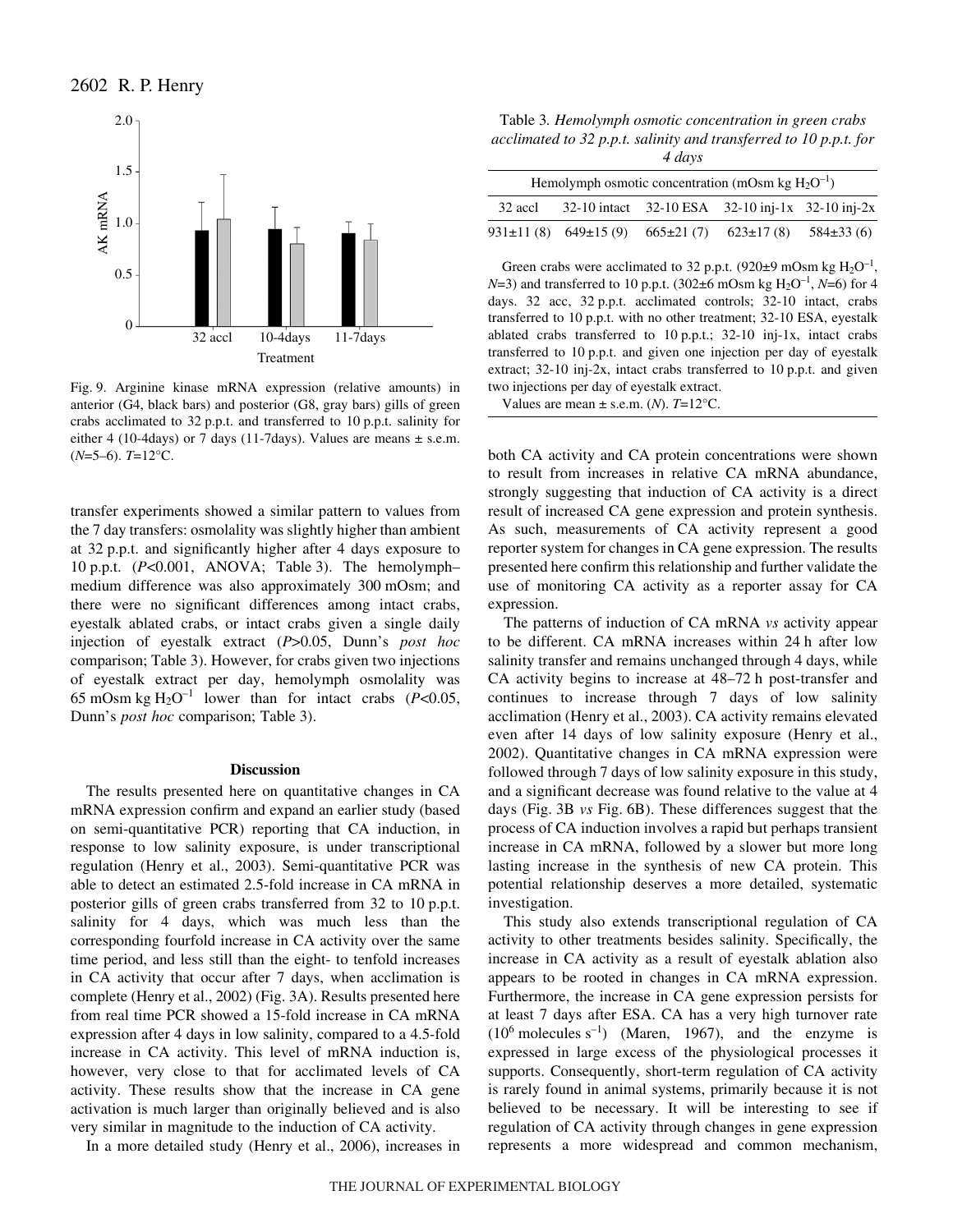especially in tissues and cell types in which large changes in activity occur.

It should be noted again that a typical control ('housekeeping') gene, such as actin, was not used for comparison to CA in this study. However, the expression of a common metabolic gene, arginine kinase, did not change in either anterior or posterior gills in response to low salinity exposure. Furthermore, there were also no changes in CA mRNA expression in the control tissue, the anterior, respiratory gill (G4). This correlates with the lack of induction of CA activity in this tissue. The posterior, ion-transporting gills in euryhaline crustaceans undergo ultrastructural, biochemical, and molecular changes during the process of low salinity adaptation, and so it is not surprising that the expression of even some of the most commonly used housekeeping genes (e.g. actin) also change (e.g. Lovett et al., 2003). Activity of arginine kinase, which was also used as a control in a previous study of CA expression using semi-quantitative PCR (Henry et al., 2003), does not change in *C. maenas* but doubles in response to low salinity in another euryhaline crab, *Callinectes sapidus*, and also changes in *Chasmagnathus granulatus* (Kotylar et al., 2000; Luquet et al., 2005). Furthermore, AK mRNA expression increases approximately fivefold in posterior gills of *C. sapidus* in response to low salinity exposure (L. Serrano and R.P.H., unpublished data). For salinity studies in crustaceans it may be more accurate to look at changes in expression of the same gene in two different tissues, especially if the two tissues are as closely related physically but as different physiologically as anterior *vs* posterior gills. This approach has also been used successfully in two other species of euryhaline crabs. In *Pachygrapsus marmoratus*, the expression of the Na<sup>+</sup>/K<sup>+</sup>/2Cl<sup>-</sup> cotransporter was shown to increase in response to low salinity in the posterior but not the anterior gills (Spanings-Pierrot and Towle, 2004), and in *Chasmagnathus granulatus*, both the cotransporter and the  $Na^+/K^+$ -ATPase were shown to increase in G7 but not G3 in crabs transferred to 10 p.p.t. salinity (Luquet et al., 2003). More recently, Luquet et al. reported (Luquet et al., 2005) that the expression of the  $Na^+/K^+$ -ATPase, arginine kinase, the Na<sup>+</sup>/K<sup>+</sup>/2Cl<sup>-</sup> co-transporter and the V-Type ATPase all increased in anterior and posterior gills during the time course of low salinity adaptation in *C. granulatus*. The increases in anterior gills, however, were much less than in

posterior gills, and they were not consistent over every time period examined, in contrast to the increases in posterior gills. Nevertheless, all studies on transport protein expression have so far been descriptive; no attempt has been made to identify a mechanism by which expression is regulated. The results of the eyestalk ablation, injection, and salinity

transfer experiments represent the first evidence for the potential mechanism of control of CA expression. For green crabs acclimated to 32 p.p.t., ESA resulted in an approximate doubling of CA activity over a 7-day period, and this increase was due to an increase in CA mRNA expression. The increase reported here is approximately twice as large as that reported earlier from a preliminary study (Henry et al., 2003). The

# *Carbonic anhydrase repressor in crabs* 2603

occurrence of CA induction in response to ESA in the absence of a low salinity stimulus suggests that expression is under inhibitory regulation by a compound located in the eyestalk. This compound would appear to function as a repressor, maintaining CA expression (and thus CA activity) at baseline levels in crabs acclimated to high salinity. When the eyestalks are removed, the putative repressor (or its effects) is also removed, allowing CA expression to increase.

Eyestalk ablation is a coarse technique; it removes the entire sinus gland/X-organ endocrine complex as well as neural input from the optical plexus. Therefore, this procedure could potentially have more widespread physiological effects on the crab than just altering CA expression. However, it is doubtful that the resultant CA induction at 32 p.p.t. is a by-product of some other, unrelated, endocrine change in the crab. The most likely artefact, molting, can be ruled out. ESA is known to induce molting in crabs (Mykles, 2001), and branchial CA activity has been shown to increase during pre-molt in a closely related species, *Callinectes sapidus* (Henry and Kormanik, 1985), but these two processes take place on different time scales. ESA-induced molting takes on the order of weeks (Mykles, 2001), but ESA-induced changes in CA expression in green crabs take place within 4–7 days. Furthermore, molting results in an increase in CA activity in both anterior and posterior gills in both *C. sapidus* (Henry and Kormanik, 1985) and *C. maenas* (R.P.H., unpublished data). Typical values for CA activity in anterior gills of intermolt green crabs are in the range of 80–150  $\mu$ mol CO<sub>2</sub> mg protein<sup>-1</sup> min<sup>-1</sup>, and these values more than double in pre-molt crabs. In our experiments, CA activity in anterior gills is used as a diagnostic indicator of the early stages of pre-molt; any crabs that have CA activity greater than 250  $\mu$ mol CO<sub>2</sub> mg protein<sup>-1</sup> min<sup>-1</sup> are considered to be in pre-molt and are excluded from the data set.

One more experimental piece of evidence also suggests that CA induction, as a result of ESA, is the result of an endocrine or neuroendocrine compound found in the eyestalk. Injection of eyestalk extract completely abolished the ESA-induced CA induction in high salinity acclimated crabs. Organ ablation, to induce a treatment effect, coupled with injection of organ extract to abolish that effect, is the classical endocrinological approach to demonstrate the presence of a hormone, and the evidence presented here points to the presence of a CA repressor in the eyestalks of the green crab. Eyestalk ablation in the absence of a low salinity stimulus also results in CA induction in blue crabs (Henry and Borst, 2006), suggesting that inhibitory regulation of CA expression could be a common mechanism in crustaceans. It should be noted that while changes in CA activity are correlated with changes in CA mRNA abundance, it cannot be stated with absolute certainty whether the putative CA repressor acts at the level of transcription or translation. That question is currently under investigation.

In addition to abolishing the ESA-stimulated CA induction at 32 p.p.t., injection of eyestalk extract into intact or eyestalk ablated green crabs inhibits the normal low salinity mediated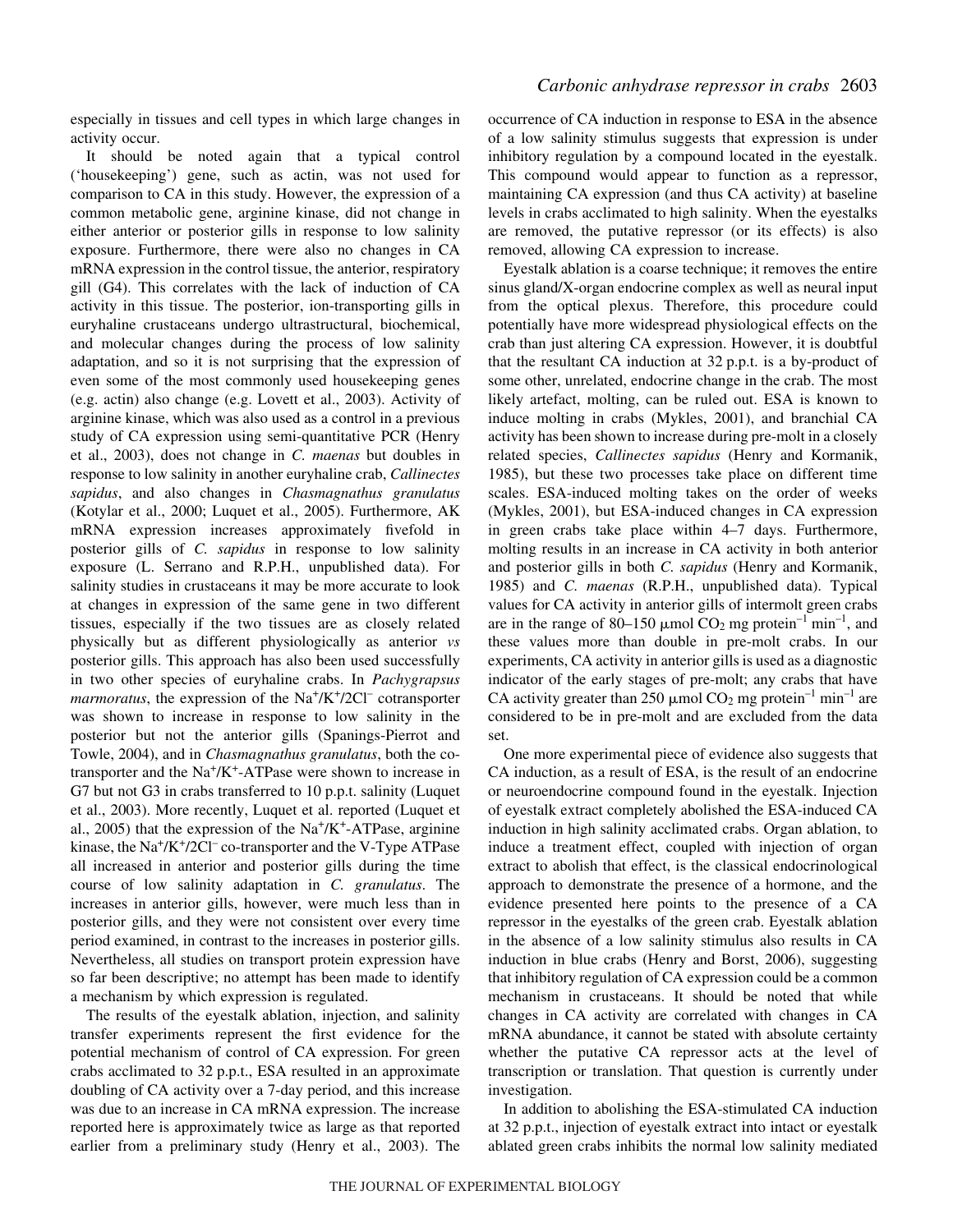# 2604 R. P. Henry

CA induction, either over a 4- or 7-day time course. This further strengthens the hypothesis that CA induction is under inhibitory control by a repressor substance found in the eyestalk. From the current evidence, it would appear that CA expression in high salinity acclimated crabs is kept at low, baseline levels by the presence and action of a CA repressor, found in the eyestalk. At the critical low salinity at which the crab makes the transition from osmoconformity to osmoregulation (27 p.p.t.) (Henry, 2005), the repressor, or its effect, is removed, allowing CA induction to occur. Adding this substance back, through the injections of eyestalk extract, prevents that induction.

The majority of studies on the regulation of transport proteins have up until now focused on compounds or regulatory agents that stimulate ion uptake or specific proteins such as the  $Na^+/K^+$ -ATPase. Furthermore, these regulatory agents appear to function in the rapid, short-term modulation of activity of existing enzyme, and not in long-term changes in expression (Savage and Robinson, 1983; Sommer and Mantel, 1988; Morohashi et al., 1991; Eckhardt et al., 1995; Lucu and Flik, 1999; Spanings-Pierrot et al., 2000; Serrano et al., 2003). More recent studies have shown, however, that transport protein expression does change in response to low salinity exposure (e.g. Towle et al., 2001; Luquet et al., 2005), but the mechanism by which changes in expression are regulated has not been examined. This is the first report of the upregulation of a transport protein being controlled by inhibition (repression) of expression at high salinity and the removal of that repression, rather than activation of expression, at low salinity. The natural state of CA at high salinity appears to be under repressor control. Rather than being activated, the inhibition of CA expression is released in response to low salinity, allowing CA induction to proceed.

That inhibitory regulation of CA expression should be found is not that surprising. This is a similar mechanism to those found for endocrine control of other physiological processes in crustaceans. Molting, vitellogenesis, and the function of the mandibular gland are all known to be under inhibitory regulation by neuropeptides found in the sinus gland of the eyestalk. These hormones, molt inhibiting hormone (MIH), vitellogenesis inhibiting hormone (VIH) and mandibular organ inhibiting hormone (MOIH), are all inhibitory neuropeptides belonging to the crustacean hyperglycemic hormone (CHH) family (Chang, 2001). From a purely functional standpoint, it is therefore plausible that the putative CA repressor could also be a related inhibitory neuropeptide. This possibility is currently being investigated.

Finally, these results address the fundamental question of the necessity of CA induction during low salinity adaptation. Branchial CA activity, even in crabs acclimated to high salinity, is in excess of branchial ion transport rates in crabs transferred to low salinity (Henry, 2001), yet CA activity is induced to a higher degree than that of other transport proteins. Based solely on turnover rate and transport kinetics, CA induction is theoretically not needed to maintain the supply of counterions for Na<sup>+</sup> and Cl<sup>-</sup> uptake. Yet, experimental evidence indicates CA induction is, in fact, necessary. When CA induction was inhibited up to 50% by injection of eyestalk extract, hemolymph osmolality was unaffected. However, when crabs were injected with twice the normal dosage of eyestalk extract, CA induction was reduced by 66% and hemolymph osmolality was significantly depressed as well. This strongly suggests that below a certain level of induction, CA activity cannot support the levels of ion uptake needed to maintain hemolymph osmolality at normal levels above ambient. One potential answer, which is speculative at this point, may be that the ion uptake process, which takes place at the apical branchial membrane, is limited by the intracellular diffusion of  $H^+$  and  $HCO_3^-$ . High levels of CA may be necessary to keep the supply of counterions from being limiting in the intracellular boundary layer of the gill. Boundary layers are known to function as separate fluid compartments, especially with regard to diffusive transport (e.g. Gutknecht et al., 1977), and membrane CA is believed to facilitate both  $CO<sub>2</sub>$  and NH<sub>3</sub> transport (Henry, 1996). This has not been proven yet, but circumstantial evidence tends to support this idea. Cytoplasmic CA in fish gills appears to be concentrated close to the apical membrane (Conley and Mallatt, 1988), and CA is directly coupled to the band-3 anion exchange protein in the membrane boundary layer of red blood cells to facilitate Cl<sup>-</sup>/HCO<sub>3</sub><sup>-</sup> exchange (Sterling et al., 2001). It is not implausible to suggest that the high levels of branchial cytoplasmic CA are necessary to supply counterions to transporters located within the gill boundary layer.

In summary, CA induction is a function of changes in CA mRNA expression, and the process appears to be under regulatory control by the major endocrine complex of the crab, the eyestalk. The mechanism of regulation of CA expression is under negative control by a CA repressor, possibly an inhibitory neuropeptide, located in the eyestalk.

This work was supported by NSF awards IBN 02-30005 and EPS 04-47675 to R.P.H., and by funds from the Salisbury Cove Research Foundation and the Thomas H. Maren Foundation. This is publication number 15 from the Auburn University program in Marine Biology.

#### **References**

- **Bottcher, K., Siebers, D. and Becker, W.** (1990). Carbonic anhydrase in branchial tissues of osmoregulating shore crabs, *Carcinus maenas*. *J. Exp. Zool.* **255**, 251-261.
- **Cameron, J. N.** (1979). Effects of inhibitors on ion fluxes, trans-gill potential and pH regulation in freshwater blue crabs, *Callinectes sapidus*. *J. Comp. Physiol. B* 133, 219-225.
- **Chang, E.** (2001). Crustacean hyperglycemic hormone family: old paradigms and new perspectives. *Am. Zool*. **41**, 380-388.
- **Conley, D. M. and Mallatt, J.** (1988). Histochemical localization of Na<sup>+</sup>-K<sup>+</sup> ATPase and carbonic anhydrase activity in gills of 17 fish species. *Can. J. Zool*. **66**, 2398-2405.
- **Eckhardt, E., Pierrot, C., Thuet, P., Van Herp, F., Charmantier-Daures, M., Trilles, J.-P. and Charmantier, G.** (1995). Stimulation of osmoregulating processes in the perfused gill of the crab *Pachygrapsus marmoratus* (Crustacea, Decapods) by a sinus gland peptide. *Gen. Comp. Endocrinol*. **99**, 169-177.

**Evans, D. H., Piermarini, P. M. and Choe, K. P.** (2005). The multifunctional